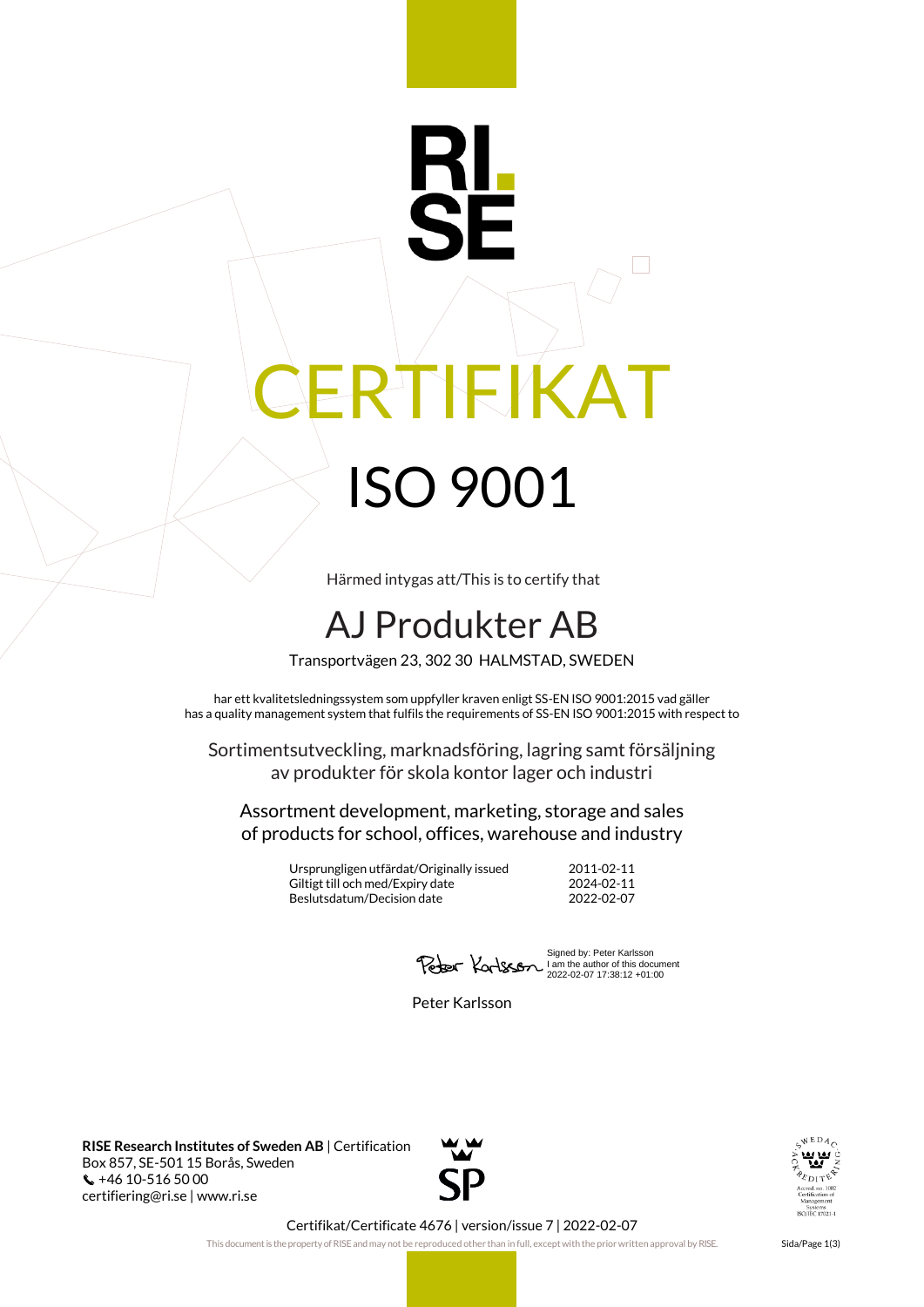# **RL<br>SE**

### **I certifikatet ingående verksamheter och orter/Scope and geographical locations**

| AJ Produkter AB, 556190-7329                              |  |                    |  |  |
|-----------------------------------------------------------|--|--------------------|--|--|
| Transportvägen 23, 302 30 HALMSTAD                        |  | <b>Head Office</b> |  |  |
| Fannys väg 3, 131 54 NACKA                                |  | Sales office       |  |  |
| AJ Produkter Norge AS, 933541835                          |  |                    |  |  |
| Myrvangveien 14, 2041 KLØFTA, NORWAY                      |  | Sales office       |  |  |
| AJ Produkter A/S, 13503745                                |  |                    |  |  |
| Roholmsvej 14 A, 2620 ALBERTSLUND, DENMARK                |  | Sales office       |  |  |
| AJ Tuotteet Oy Ab, 0643009-5                              |  |                    |  |  |
| Sinimäentie 10 B, 02630 ESPOO, FINLAND                    |  | Sales office       |  |  |
| AJ Produkte für Büro- und Industriebedarf GmbH, FN259480p |  |                    |  |  |
| Winetzhammerstraße 8, 4030 LINZ, AUSTRIA                  |  | Sales office       |  |  |
|                                                           |  |                    |  |  |

#### **AJ Products (UK) Ltd, 3762591**

| Unit 19-20, Nimbus, Hercules Way,<br>GU14 6UU FARNBOROUGH, UNITED KINGDOM | Sales office |
|---------------------------------------------------------------------------|--------------|
|---------------------------------------------------------------------------|--------------|

#### **AJ Products Ireland Ltd, 307842**

| Unit B4, Network Ent. Park, Kilcoole, Co.,<br>A63 F803 WICKLOW, IRELAND | Sales office |
|-------------------------------------------------------------------------|--------------|
|-------------------------------------------------------------------------|--------------|

#### **AJ Produkty s.r.o., 27218759**

| Baarova 885/1A, 140 00 PRAGUE 4 MICHLE,<br>I CZECH REPUBLIC | Sales office |
|-------------------------------------------------------------|--------------|
|-------------------------------------------------------------|--------------|

#### **AJ Tooted AS, 10585384**

| Paneeli 6, 13816 TALINN, ESTONIA | Sales office |
|----------------------------------|--------------|
|----------------------------------|--------------|

Certifikat/Certificate 4676 | version/issue 7 | 2022-02-07 **RISE Research Institutes of Sweden AB | Certification**